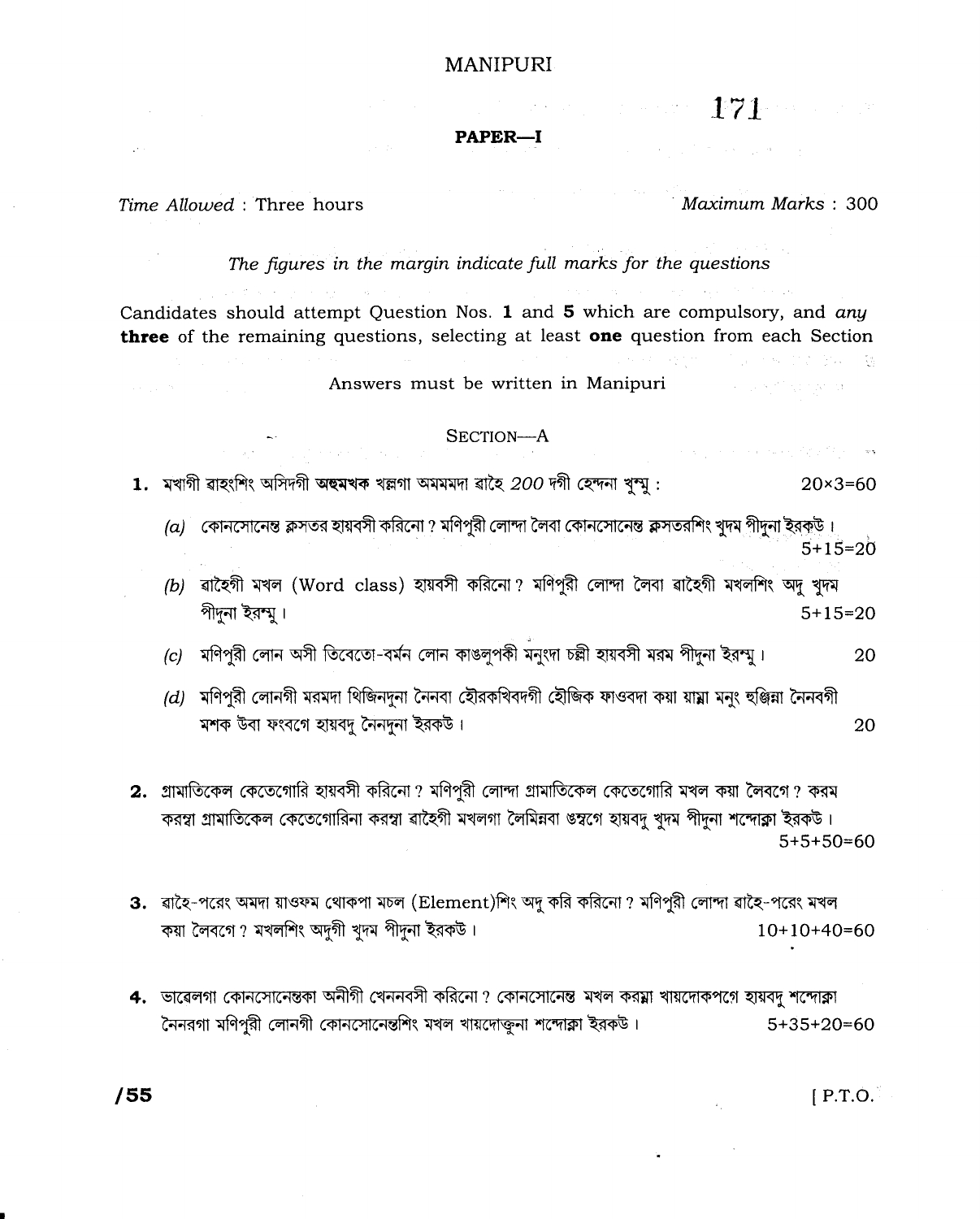## SECTION-B

5. মখাগী ৱাহংশিং অসিদগী অহুমখক খল্লগা ৱাহৈ 200 দগী হেন্দনা পাউখুম পীয়:  $20 \times 3 = 60$ 

(a) ১৮ শুবা চহী চাগী মমাঙদা ইরম্বা মণিপুরী সাহিত্যগী মশক নৈনদুনা ইরকউ। 20

(b) মণিপুরদা শগোল কাঙজৈ শান্নবা হৌখিবগী ৱারী ৱাখোঙ অমদি মশান্না অসীগী কাঙলোন শন্দোক্লা ইরকউ।  $10+10=20$ 

(c) ফঙ্গাৱায়ী হায়বসী করিনো? ফুঙ্গাৱারী নৈনবনা করি কায়বগে হায়বদু শন্দোক্লা ইরকউ।  $5+15=20$ 

 $(d)$  হিন্দু ধর্ম্ম লৌরবা মতৃংদা মণিপুরী সমাজদা পুরকথিবা অওনবশিংগী মরম্দা শন্দোক্লা নৈনদুনা ইরকউ। 20

6. লাই হরাউবগী নুংগী ৱাখল্লোন করিনো? মণিপুরদা লাই হরাউবগী মখল কয়া লৈবগে ? মখল অনীগী মরমদা চাংদমদুনা ইরকউ।  $10+10+40=60$ 

7. মণিপুরী ৱারীমচা ফোঙনরকপা, হেন্না মপুং মরৈ ফারকপা অমদি হৌজিক ফাওবগী মশক নৈনদুনা ইরকউ।  $20+20+20=60$ 

8. মণিপুরী সাহিত্যগী ময়ায়চনবা মতমদা ইরম্বা লাইরিকশিংদা উবা ফংবা মপুং ওইবা হীরম, খৃৎই অমদি মফোঙদোক্কী মশক নৈনদুনা ইরকউ।  $20+20+20=60$ 

12RQ-300

 $/55$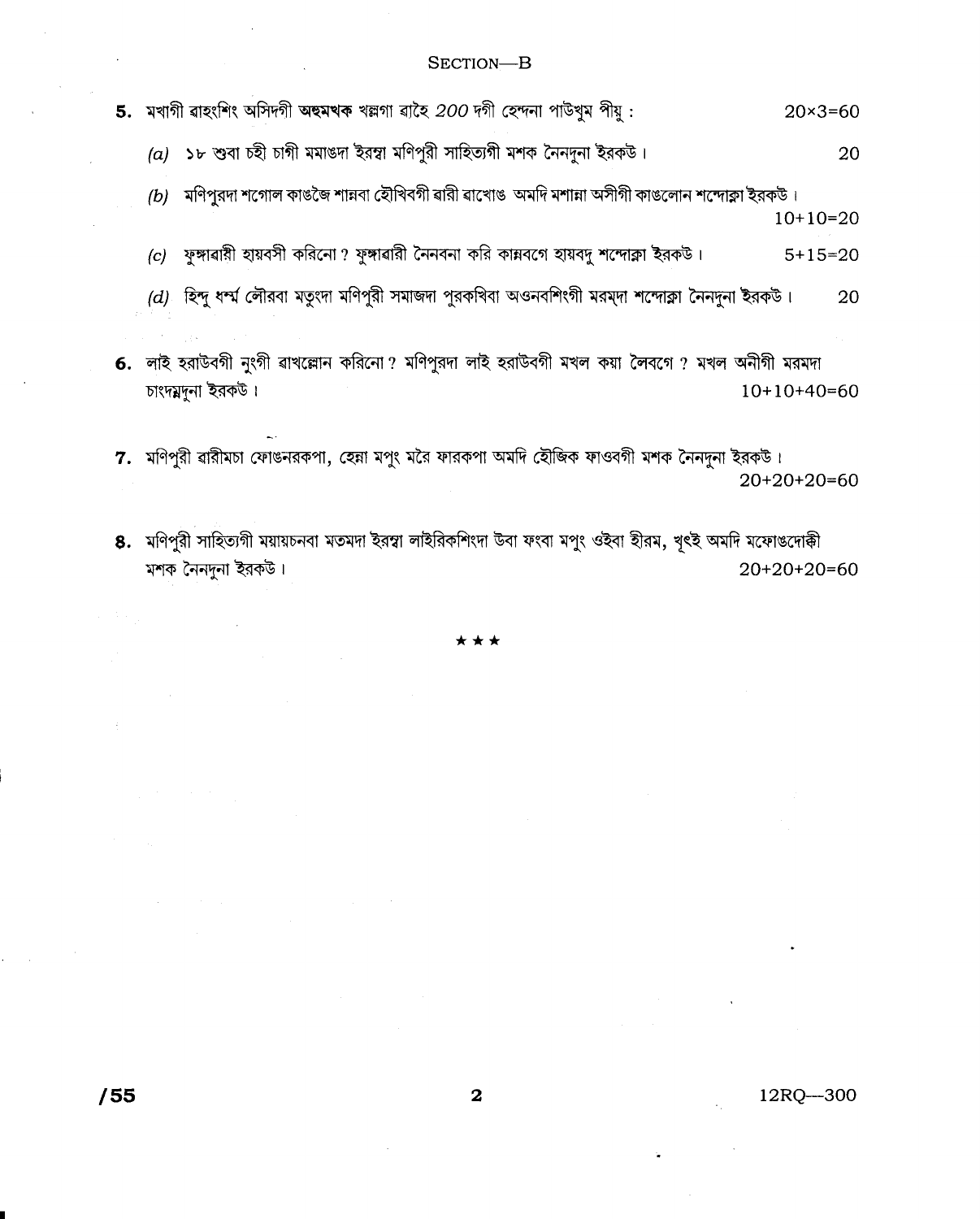#### **MANIPURI**

# 271

#### PAPER-II

**Contract Contract Contract** 

#### Time Allowed : Three hours

the street of the first street and street and

Maximum Marks: 300

计图 计子说数

The figures in the margin indicate full marks for the questions.

Candidate should attempt Question Nos. 1 and 5 which are compulsory, and any three of the remaining questions, selecting at least one from each Section.

Answers must be written in Manipuri.

# $\begin{minipage}[c]{0.9\textwidth} \centering \begin{minipage}[c]{0.9\textwidth} \centering \begin{tabular}[c]{@{}l@{}} \textbf{SECTION--A} & \textcolor{blue}{\textbf{1}} & \textcolor{blue}{\textbf{1}} & \textcolor{blue}{\textbf{1}} & \textcolor{blue}{\textbf{1}} & \textcolor{blue}{\textbf{1}} & \textcolor{blue}{\textbf{1}} & \textcolor{blue}{\textbf{1}} \\ \textbf{SECTION--A} & \textcolor{blue}{\textbf{1}} & \textcolor{blue}{\textbf{1}} & \textcolor{blue}{\textbf{1}} & \textcolor{blue}{\textbf{1}} & \textcolor{blue}{\$

1. অহমদং খল্লগা ৱাহৈ ২০০/২০০ দগী হেন্দনা পাউখুম্ পীয় : enterprise and the set of 20x3=60

 $(a)$  নমীৎ কাপ্পদা য়েকলীবা অকোয়বগী ফীভম, ৱাগী কল্চর (bamboo culture) অমদী মাইবীগী (থীদাংগী মরম্দা নশাগী মীৎয়েং পীদুনা ইয়ু। 20 ing<br>Salah sahiji désa di kacamatan Salah Salah Salah Salah Salah Salah Salah Salah Salah Salah Salah Salah Salah S

 $(b)$  নাউথিংখোং ফম্বাল কাবদ য়েকলিবা নুপী চরিত্রগী ফজবা শীংথাদুনা নৈনৌ। 20

- (c) রামায়ণ আদি কান্দদ উবা ফংলিবা মণিপুরি সাহিত্যগী শক্তম অদু শম্লপ্লা নৈনদুনা ইয়। 20
- (d) ধনঞ্জয় লাইবু নীংবা হায়বা লাইরিকী হীরম্ করিনো? মসিনা তাইবং পুক্লীংগী লীচিং ওইদুনা অথোইবা চরিত্রশিংগী শক্তম শাগৎলী হায়বসি নৈনদনা ইয়।  $5 + 15 = 20$
- 2. পাল্লেইবী খোঙ্গলদ পাছোইবীগী মতীক অৰুবা কয়া উৎননবা কননা লাক্নৈ অমদি পাছোইবী কলত (cult) কী শক্তম শাগৎনবা হোৎনবা উই হায়বসি শন্দোক্লা নৈনদুনা ইয়ু। 60
- 3. থৌৱান থাবা হিরান্দ চারৌ মৌরৌনবা অমদি নুপা নুপীগী নুংশিনিংঙাই ওইরবা মশক্ কয়া অকল্ অথৌশিংগী শা-লান্গী মরক্তা য়াওদুনা লৈরি হায়বসি শন্দোক্না নৈনদুনা ইয়ু। খৃৎই অসিনা নুপীগী নুংশিনিংঙাই ওইবা করম্বা শক্তম অমা পীবগে? মরীক্ চূম্না নশাগী মীৎয়েং পীদুনা ইয়ু।  $40+20=60$
- 4. চন্দ্ৰকীৰ্ত্তি জিলা চঙৰগ মরী লৈননা মৈতৈনা মপান লৈবাকা লৈনরস্বা মরী অদু শীংথাদুনা ইয়ু। জিলা দরবারগী  $20+40=60$ খোঙচৎ অদগী শক্তম শুগাইনা নৈনদনা ইয়ু।

 $\ddot{\phantom{a}}$ 

 $[$  P.T.O.

/56